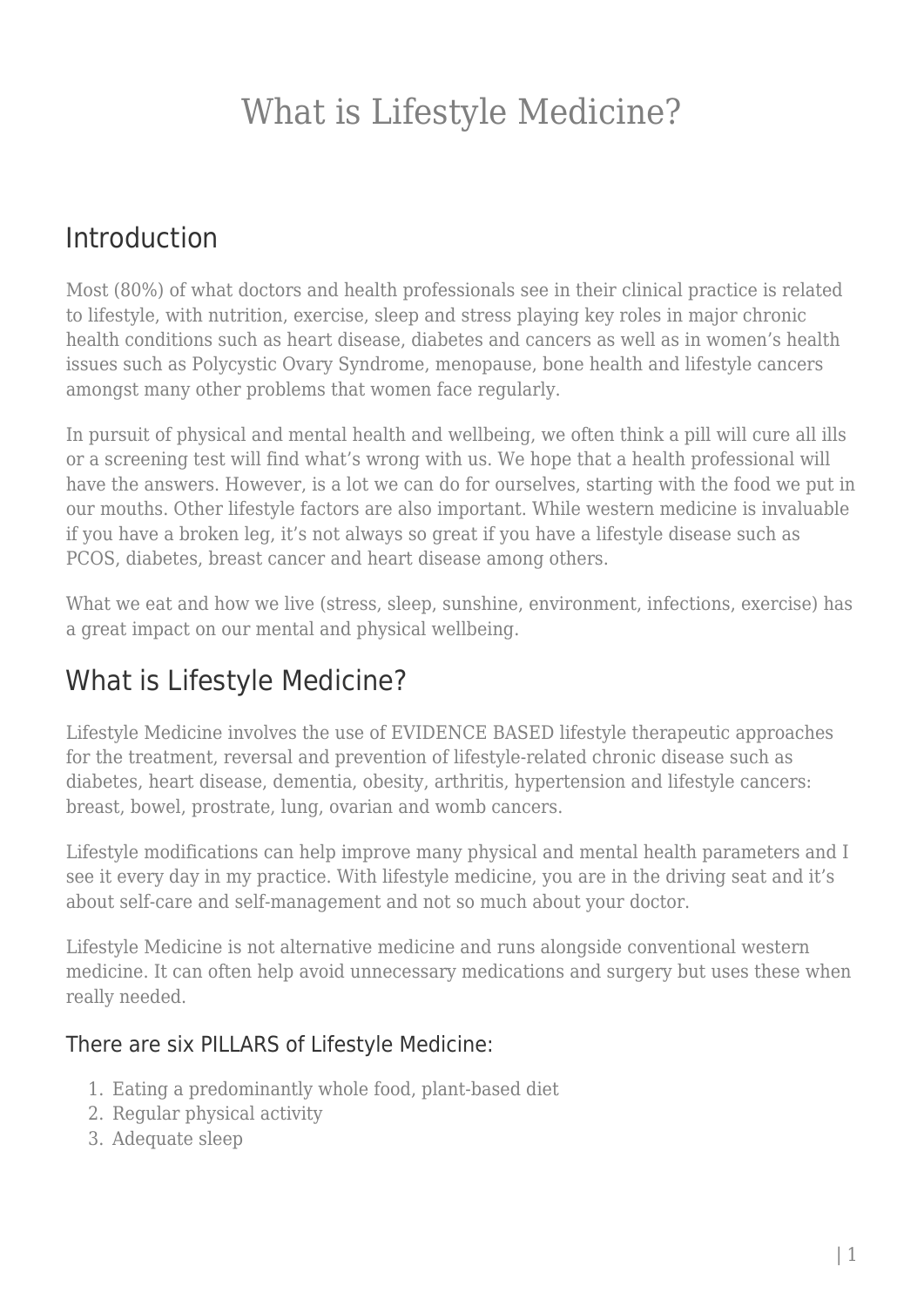- 4. Stress management
- 5. Avoidance of risky substance use
- 6. Positive social connections

The American College of Lifestyle Medicine (ACLM) in September 2018 released an official position statement on the recommended eating plan

For the treatment, reversal and prevention of lifestyle-related chronic disease, the recommended diet is one ''based predominantly on a variety of minimally processed vegetables, fruits, whole grains, legumes, nuts and seeds.''

### Why is lifestyle medicine important in women's health?

Women's health issues can be adversely affected by lifestyle factors and these include

- Fertility Issues
- Polycystic Ovarian Syndrome
- Endometriosis
- Painful Periods
- Heavy Periods
- Depression
- Weight management
- Cancers of the breast, womb and ovary
- Acne
- Vaginal Thrush
- Osteoporosis
- Menopause
- Autoimmune conditions such as vulval lichen sclerosus

Women are also affected by common lifestyle diseases and more women die of heart disease than men. Commonest causes of deaths tend to be lifestyle diseases. Genetics only plays 5-10% role in any lifestyle disease. This is good news which means you can alter your destiny through modifying diet and lifestyle factors.

- Heart disease
- Cancer
- Strokes
- Alzheimer's disease and dementia
- Chronic lower respiratory disease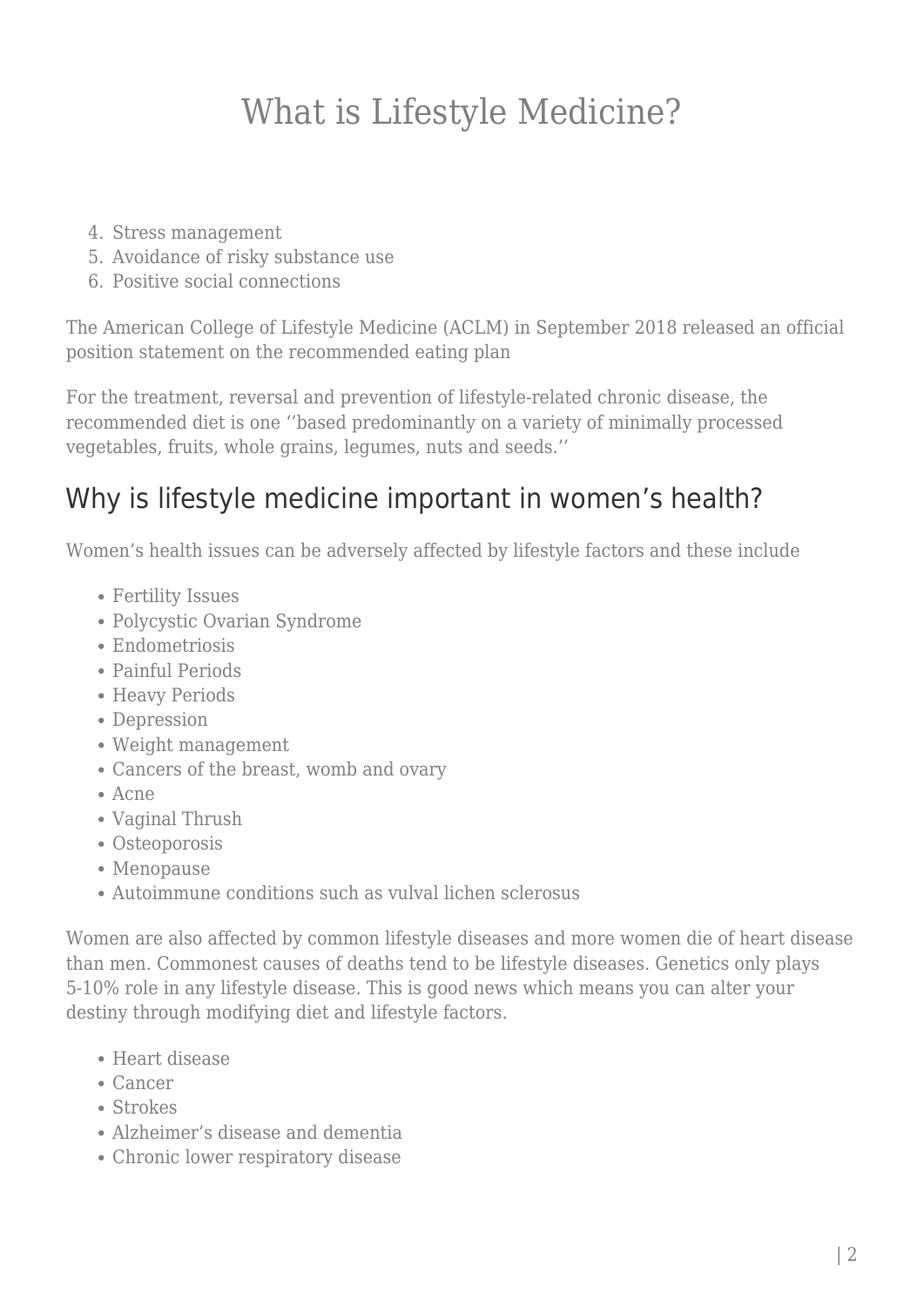- Type 2 Diabetes
- Influenza and pneumonia
- Kidney disease

### Detailed discussion of the six PILLARS of Lifestyle Medicine:

### 1. Adopt a mostly WHOLE FOOD PLANT BASED (WFPB) way of eating

Adopting an anti-inflammatory whole food plant based diet (WFPB) early in life helps with both short-term and long-term health. Focus on eating a plant strong diet full of colourful micronutrient and antioxidant rich vegetables, fruits, legumes and intact minimally processed whole grains. To this way of eating, one should add some nuts and seeds and plenty of herbs and spices with water as the drink of choice.

As this way of eating is rich in fibre, it helps promote healthy gut bacteria (healthy gut microbiome) and reduces the incidence of common but serious life threatening diseases such as heart disease and cancer as well as dementia through complex mechanisms.

Soya. Add in 2 portions daily of minimally processed soya such as edamame, tofu, tempeh, miso, natto. Opt for a cup of organic soya milk in your porridge as your choice of plant milk. Soya like quinoa is a complete plant protein and is known to reduce risk of osteoporosis and the risk of breast and prostate cancer, especially if started in childhood. Children should have one portion at least of soya as part of their daily varied plant-based diet.

Avoid a diet high in trans fats found in junk and ultra processed foods (biscuits/cakes/chocolates/ready meals) as they promote inflammation.

Avoid saturated fats found almost exclusively in animal products (eggs, dairy, fish, chicken and red meat which along with the growth hormone, insulin growth factor, hormones, chemicals, pesticides and antibiotics promote oxidative stress and inflammation in the body, the latter being the base from where most lifestyle diseases arise.

The less processed a food is, the better it is for you. That is why it is best to avoid highly refined foods and stick to fibre rich whole plant foods.

Avoid oils and fruit juices as they tend to be devoid of fibre and as a result do not have the same amount or variety of micronutrients that are so good for our health.

By eating this way, you will not be calorie counting but you will also get more than enough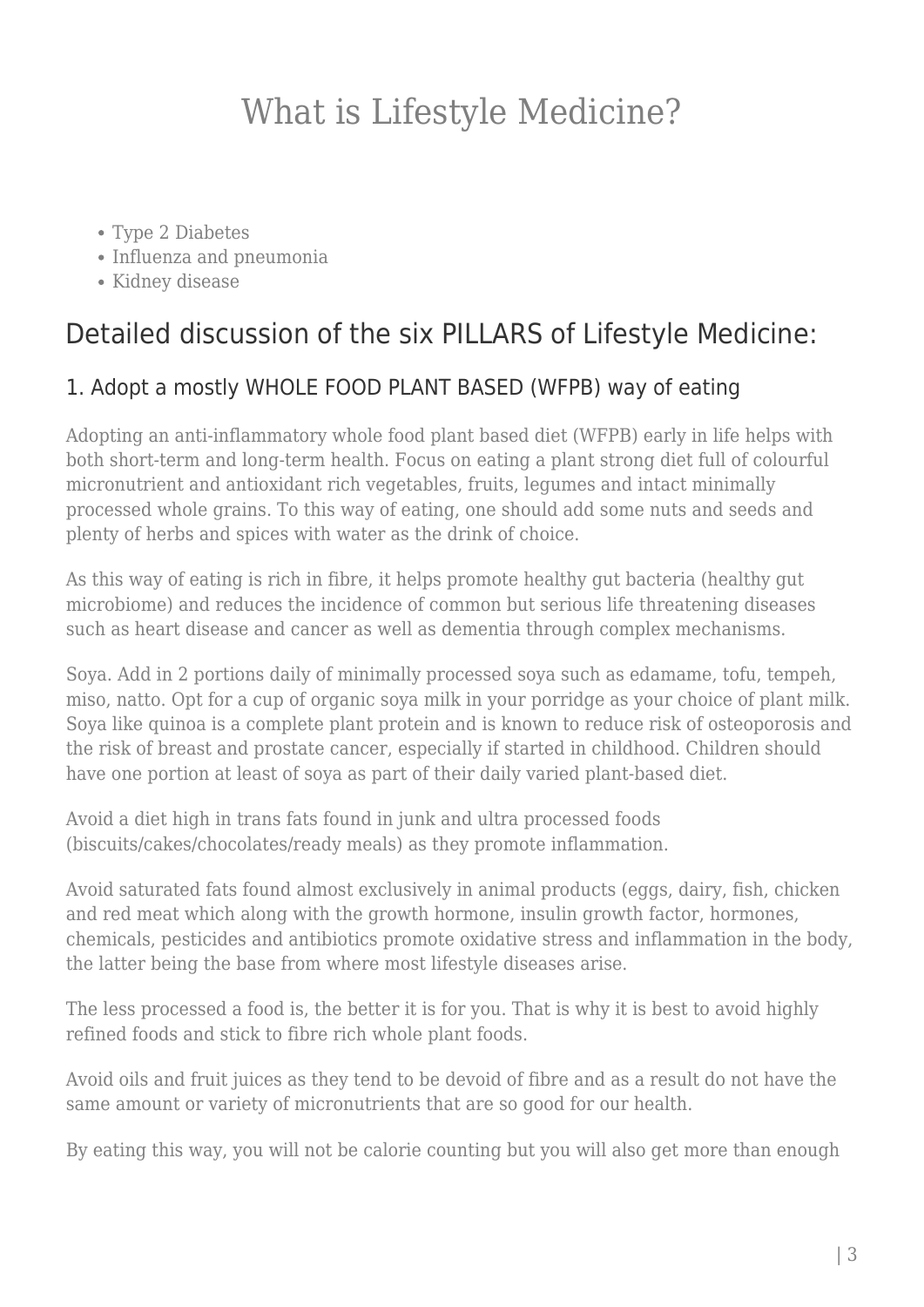protein, fat and carbohydrates that your body needs as well as all the micronutrients and cancer fighting antioxidants that your body needs.

#### 2. SLEEP

It is important to aim for 7-9 hours of restful sleep to allow for cell repair, reduction in stress and tiredness as well as reduction in stress hormones such as cortisol. It also improves mood.

- Regular exercise Yoga, walking, swimming, gym can help with a good night's sleep.
- A short afternoon nap of less than 30 minutes has been shown to be helpful
- Meditation can reduce stress levels and mood changes.
- Hypnosis may be of help for some women.
- Avoid alcohol as it can cause sleep and mood disturbance.
- Avoid caffeine containing drinks as they can disturb sleep and increase urinary frequency, needing to get up to pass urine more often especially at night.
- Have a cup of camomile tea to relax you.
- Read a book or listen to a podcast or soothing music to relax your mind.
- Avoid bright lights, television, smart phones and tablets as these can all suppress melatonin which has to rise to enable sleep.
- Turn central heating down and layer clothes to avoid overheating.

#### 3. STRESS

By identifying and acknowledging triggers, one may be able to better deal with the situation.

With the help of community, having friends, charity work, having a purpose, mindfulness, being grateful, meditation, yoga practice and positive, stress and anxiety can often be reduced. Having gratitude practices can be particularly beneficial.

### 4. EXERCISE

Move naturally throughout the day, walking, housework, dancing, gardening and go to the gym if you can't do enough of the rest and have a particularly sedentary job. Regular sustained exercise such as walking, running, swimming, yoga and other low impact exercises have shown to help with overall health. Aerobic exercise can improve psychological health and quality of life (mood, insomnia).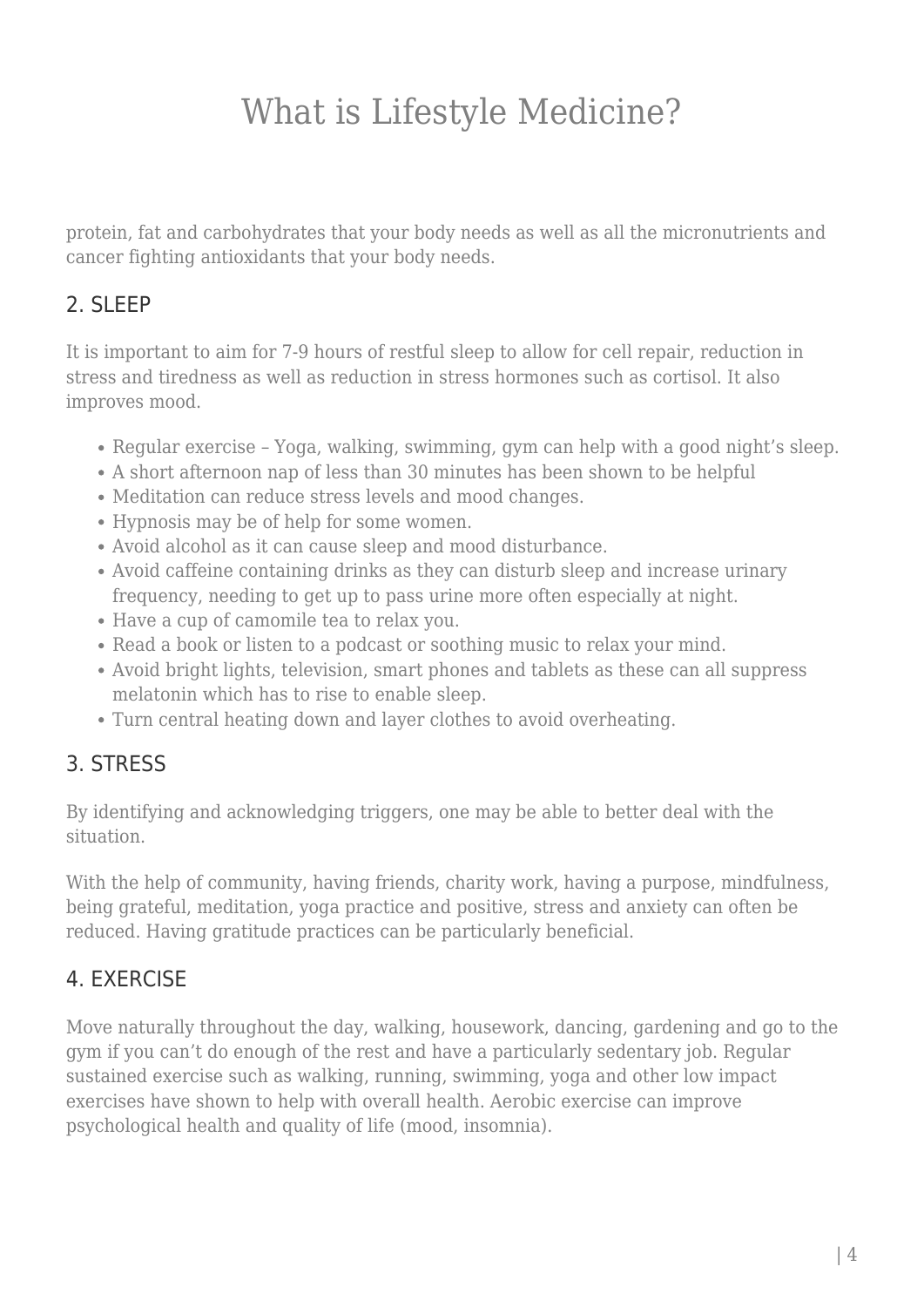Aim for at least 150 minutes of exercise per week but 300 minutes of exercise per week is ideal. This is approximately 30-60 min of exercise per day.

Add in weight resistance exercises twice a week, working all groups of muscles. Do it under supervision initially if you are a beginner.

Seek medical guidance if you have medical conditions and/or are on medications before undertaking exercise that you are not used to doing.

### 5. AVOID RISKY BEHAVIOUR

Cigarette smoking and alcohol are both Class 1 carcinogens, which means like processed meat, they are known to cause cancer. There are no safe limits for these risky substances and medical advice should be to avoid them like any other drug or risky substance.

Practising safe sex by using condoms, having the cervical cancer HPV vaccine and using hormonal contraception all help in avoiding sexually transmitted infections, reduce the risk of cervical cancer and the risk of unwanted pregnancies respectively. I recommend both partners to have a STI check at a GUM clinic or with your doctor beforehand.

To lower one's risk of breast and other lifestyle cancers, it is advisable to

- 1. Be a normal weight
- 2. Eat a mostly whole food plant based (WFPB) diet
- 3. Undertake regular exercise
- 4. Avoid alcohol and smoking

#### 6. POSITIVE SOCIAL CONNECTIONS

Having a positive social network and talking about your fears can help hugely with improving mental and physical health.

Reach out to friends and family and find ways you can contribute positively to society (helping out a neighbour, community work).

Nutrition information: <https://rohinibajekal.com/>